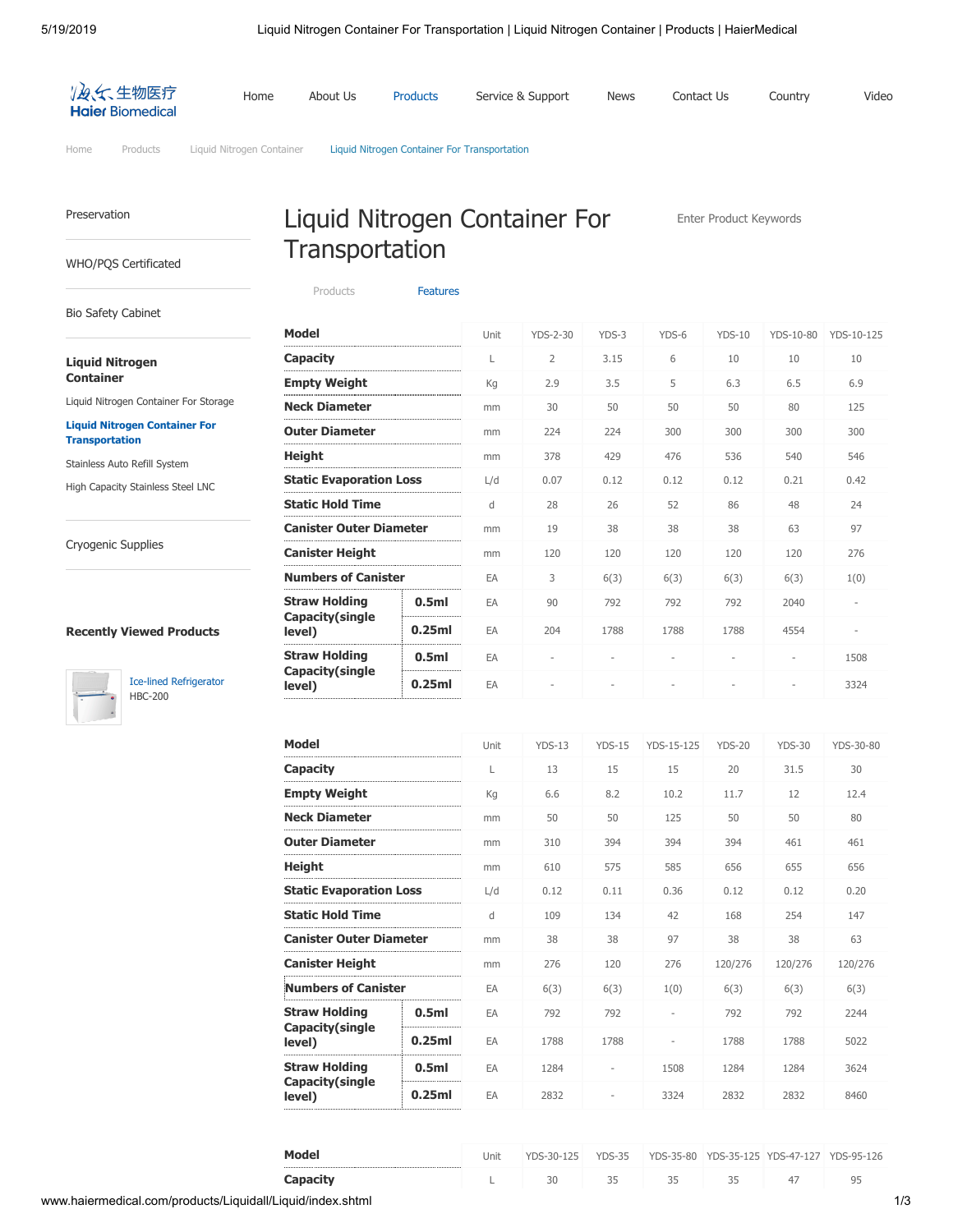# 5/19/2019 Liquid Nitrogen Container For Transportation | Liquid Nitrogen Container | Products | HaierMedical

| <b>Empty Weight</b>                     |                  | Kg  | 14.3    | 14      | 14.2    | 14.5    | 15.4    | 34.5 |
|-----------------------------------------|------------------|-----|---------|---------|---------|---------|---------|------|
| <b>Neck Diameter</b>                    |                  | mm  | 125     | 50      | 80      | 125     | 127     | 216  |
| <b>Outer Diameter</b>                   |                  | mm  | 461     | 461     | 461     | 461     | 461     | 681  |
| <b>Height</b>                           |                  | mm  | 659     | 695     | 698     | 700     | 754     | 726  |
| <b>Static Evaporation Loss</b>          |                  | L/d | 0.33    | 0.12    | 0.22    | 0.36    | 0.45    | 0.97 |
| <b>Static Hold Time</b>                 |                  | d   | 90      | 286     | 159     | 97      | 105     | 98   |
| <b>Canister Outer Diameter</b>          |                  | mm  | 97      | 38      | 63      | 97      | 97      |      |
| <b>Canister Height</b>                  |                  | mm  | 120/276 | 120/276 | 120/276 | 120/276 | 120/276 |      |
| <b>Numbers of Canister</b>              |                  | EA  | 6(3)    | 6(3)    | 6(3)    | 6(3)    | 6(3)    |      |
| <b>Straw Holding</b><br>Capacity(single | 0.5 <sub>m</sub> | EA  | 5124    | 792     | 2244    | 5124    | 5124    |      |
| level)                                  | 0.25ml           | EA  | 11952   | 1788    | 5024    | 11952   | 11952   |      |
| <b>Straw Holding</b>                    | 0.5 <sub>m</sub> | EA  | 9048    | 1284    | 3624    | 9048    | 9048    |      |
| Capacity(single<br>level)               | 0.25ml<br>       | EA  | 19944   | 19944   | 8460    | 19944   | 19944   |      |
|                                         |                  |     |         |         |         |         |         |      |

| <b>Model</b>                   |                                                                    | Unit | YDS-115-216 YDS-140-216 YDS-175-216 |      |      |  |  |
|--------------------------------|--------------------------------------------------------------------|------|-------------------------------------|------|------|--|--|
| Capacity                       |                                                                    | L    | 115                                 | 140  | 175  |  |  |
| <b>Empty Weight</b>            |                                                                    | Kg   | 38.5                                | 42.5 | 55   |  |  |
| <b>Neck Diameter</b>           |                                                                    | mm   | 216                                 | 216  | 216  |  |  |
| <b>Outer Diameter</b>          |                                                                    | mm   | 681                                 | 681  | 681  |  |  |
| Height                         |                                                                    | mm   | 796                                 | 910  | 1026 |  |  |
| <b>Static Evaporation Loss</b> |                                                                    | L/d  | 0.94                                | 0.96 | 0.95 |  |  |
| Static Hold Time               |                                                                    | d    | 122                                 | 146  | 184  |  |  |
| <b>Canister Outer Diameter</b> |                                                                    | mm   |                                     |      |      |  |  |
| Canister Height                |                                                                    | mm   |                                     |      |      |  |  |
| <b>Numbers of Canister</b>     |                                                                    | EA   |                                     |      |      |  |  |
| <b>Straw Holding</b>           | 0.5 <sub>ml</sub>                                                  | EA   |                                     |      |      |  |  |
| level)                         | 0.25ml                                                             | EA   |                                     |      |      |  |  |
| <b>Straw Holding</b>           | 0.5 <sub>m</sub>                                                   | EA   |                                     |      |      |  |  |
| level)                         | <b>Capacity (single</b><br><b>Capacity (single</b><br>0.25ml<br>EA |      |                                     |      |      |  |  |
|                                |                                                                    |      |                                     |      |      |  |  |

| Model                 |                                                       | Unit | YDS-30-125- YDS-35-125-<br>F | F     | <b>YDS-35B-</b><br>$125-F$ | YDS-47-127-<br>F | $YDS-50B-$<br>125-F | YDS-95-216-F |
|-----------------------|-------------------------------------------------------|------|------------------------------|-------|----------------------------|------------------|---------------------|--------------|
| Capacity              |                                                       | L    | 30                           | 35    | 35                         | 47               | 50                  | 95           |
| <b>Empty Weight</b>   |                                                       | Kg   | 14.3                         | 14.5  | 14.8                       | 15.4             | 21                  | 34.5         |
| <b>Neck Diameter</b>  |                                                       | mm   | 125                          | 125   | 127                        | 125              | 216                 | 216          |
| Outer Diameter        |                                                       | mm   | 461                          | 461   | 461                        | 461              | 681                 | 681          |
| Height                |                                                       | mm   | 659                          | 700   | 700                        | 754              | 753                 | 726          |
|                       | <b>Static Evaporation Loss</b>                        |      | 0.33                         | 0.36  | 0.41                       | 0.45             | 3.00                | 0.97         |
| Static Hold Time      |                                                       | d    | 90                           | 97    | 86                         | 105              | 110                 | 98           |
|                       | <b>Numbers</b><br>of Squre<br><b>Canisters</b>        | EA   | 7(6)                         | 7(6)  | 7(6)                       | 7(6)             | 7(6)                | 7(6)         |
|                       | <b>Dimensio</b><br>ns of<br>Squre<br><b>Canisters</b> | mm   | 82*84                        | 82*84 | 82*84                      | 82*84            | 82*84               | 142*144      |
| <b>Squre Canister</b> | <b>Number</b><br>of Racks                             | mm   | 76*76                        | 76*76 | 76*76                      | 76*76            | 76*76               | 134*134      |

www.haiermedical.com/products/Liquidall/Liquid/index.shtml 2/3